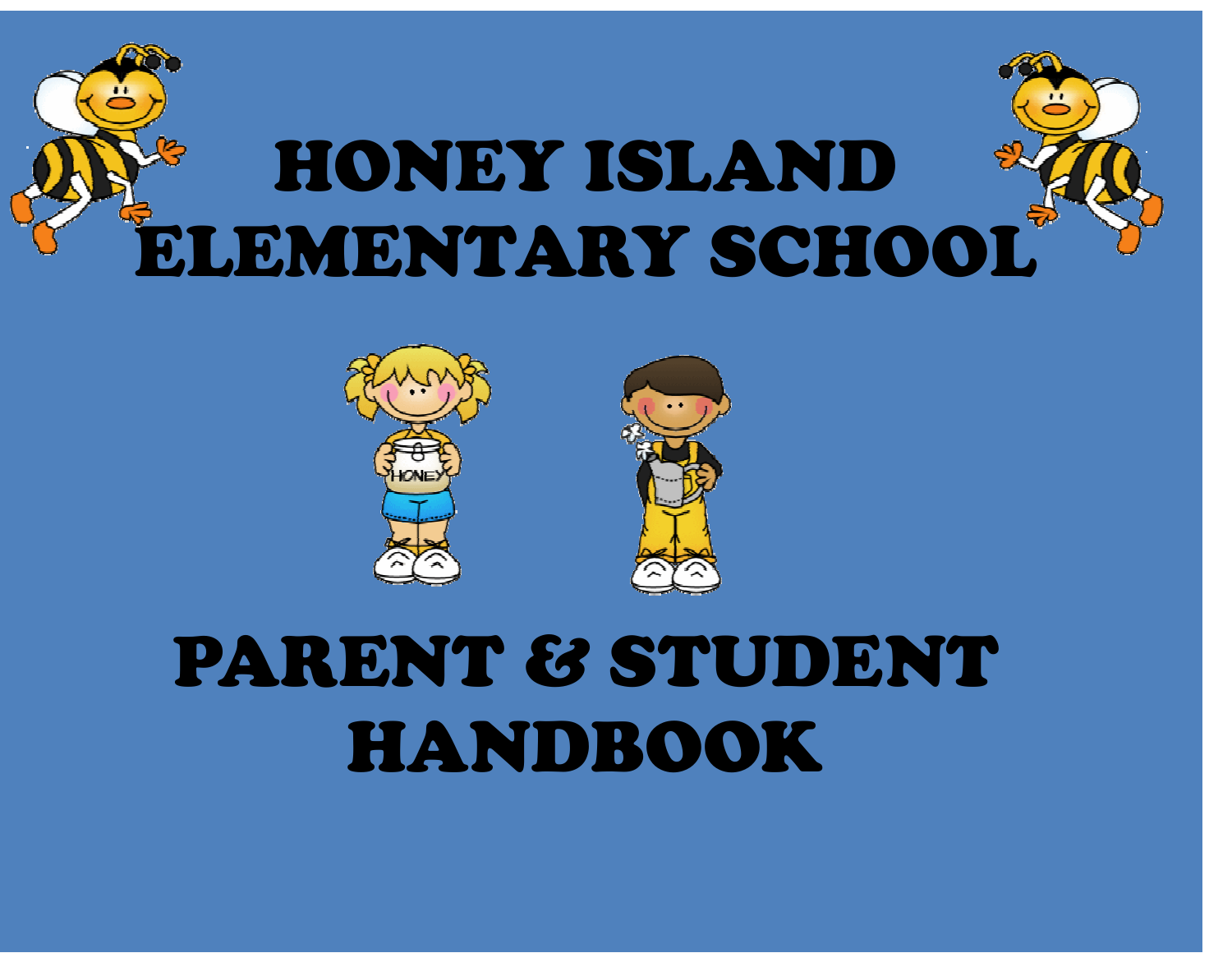## *VISITOR POLICY*

Honey Island Elementary School encourages parents and others to visit our school campus. The procedures below are intended to ensure that such visitations not interfere with the smooth operation of the school or the safety of students and personnel.

All visitors are required to enter the office first, show their driver ts license, sign in, receive authorization, and wear an identification badge while on campus. This is a state law (RS 17:416.10) and the procedure is posted on the glass wall near the entrance to the office. All persons are to visit only the areas authorized and return to the office to sign out and relinquish the visitor badge.

For safety reasons, adults are not to use any student restroom. Adult restrooms are located in the main office.

Furthermore, to promote safety, ensure uninterrupted instructional time, and afford professional courtesy to the teacher, parents must call and schedule an appointment with the teacher at an agreed upon time for a visitation or conference. Unexpected classroom visits and hall conferences are not allowed.

*Honey Island Elementary School 500 S. Military Road Slidell, LA 70461* 985-641-3557

Dear Parents,

Welcome to Honey Island Elementary School! Our faculty and staff are very proud of our school and we welcome the opportunity to share it with you.

Our *vision* at Honey Island is to provide a meaningful appropriate education for all students within a caring and friendly environment, resulting in graduates and lifelong learners who are prepared to solve today $\alpha$  problems and meet tomorrow $\alpha$ s challenges.

Honey Island Elementary School has a highly qualified faculty and staff who are dedicated to increasing student achievement by providing a strong curriculum in a safe, nurturing environment.

I do want to encourage you to become involved in our school. It is important for the parents, faculty and staff, and the administration to work together as a team to help all of our students be successful.

I look forward to meeting each of you. It is my goal that our *mission statement*, "**H**oney **I**sland, where **E**very day, every child Succeeds,  $\ddot{\text{o}}$  becomes a reality for your child.

> Sincerely, Mary Jane Smith, Principal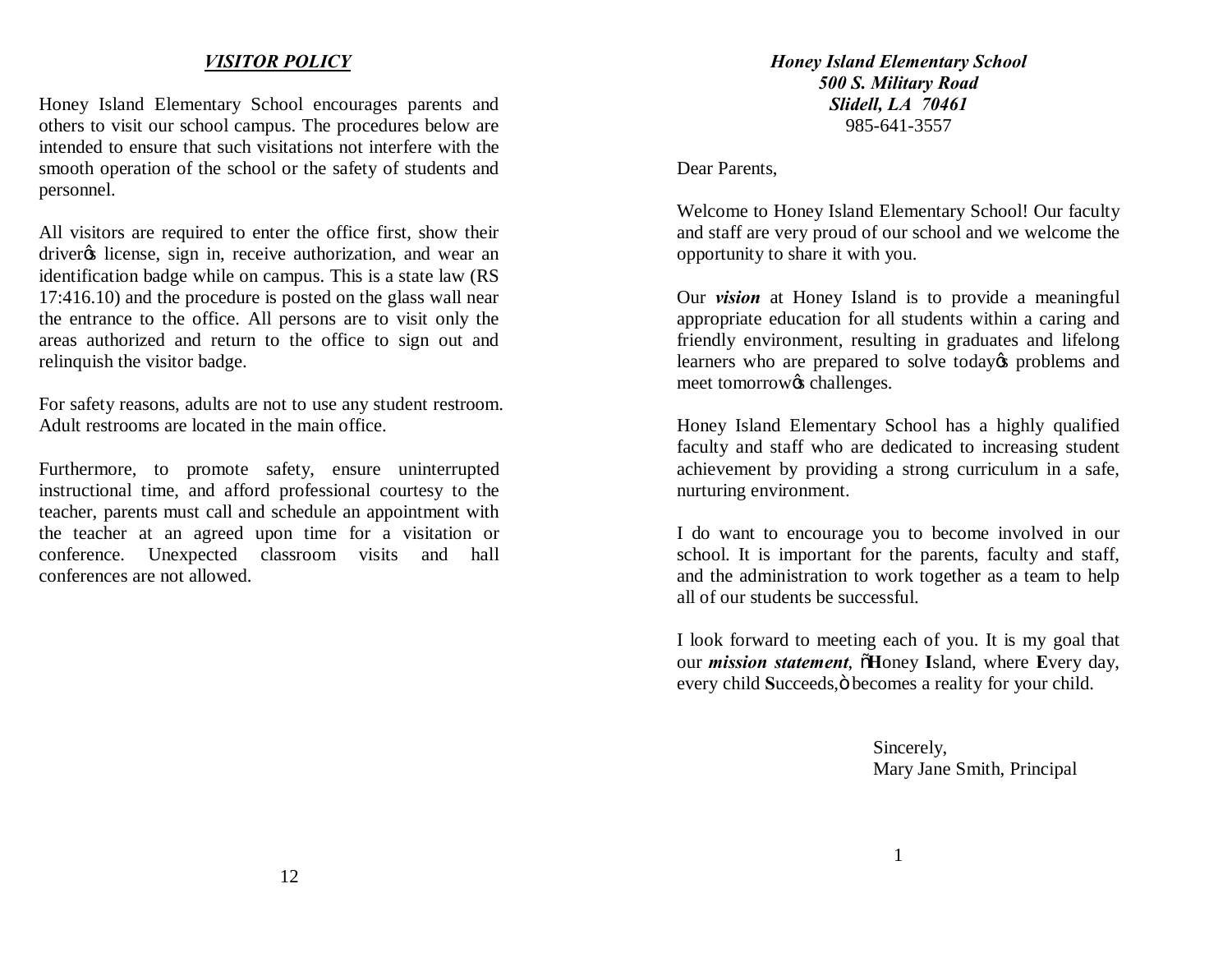# *INFORMATION FOR PARENTS AND STUDENTS*

## *AFTER & BEFORE SCHOOL CARE*

Honey Island currently operates a before and after-school care program to assist families who may need this service. For a nominal fee, parents can utilize this service by the day, or by the week. Further information and guidelines can be secured by contacting the school for an application and further inquiries.

## *ARRIVAL TIME*

Our school bell rings at 8:20 AM. Parents may not drop students off at school any earlier than 7:50 AM which is 30 minutes before our bell. This coincides with the time our buses begin dropping students off at school. It is also the time that teachers begin standing duty. No one will be at school to watch your child prior to 7:50 AM.

#### *ATTENDANCE*

All students are expected to be in school unless they are ill or in the event of a family emergency. Please send a note to your child's teacher with the reason he/she was not in attendance. Be advised, however, that this note does not "erase" your child's absence. New Louisiana regulations state that a child may only have ten absences each school year. Absences of two or fewer consecutive days incurred due to personal illness or serious family illness may be validated by a parent/caregiver written excuse note. For three or more consecutive days or for other types of absences a doctor note is required. Extenuating circumstances must be approved by the Supervisor of Child Welfare and Attendance. It is extremely important for your child to be at school every day.

#### *UNIFORMS*

In keeping with the St. Tammany Parish School Board Policy, Honey Island Elementary School students are required to wear uniforms. The uniform is that which was proposed by the uniform committee. This uniform follows the guidelines of the St. Tammany Parish School Board Dress Code.

**Upper Torso:** Only long or short sleeve white or burgundy collared polo style shirts are to be worn. Burgundy school spirit T-shirts may be worn ONLY ON FRIDAYS.

**Lower Torso:** Khaki or tan color pants/shorts/skorts/ skirts/jumpers only are to be worn. Shorts, skirts, jumpers and skorts must adhere to the length as stated in the STPSB student dress code. Solid khaki color only (no stripes, designs, etc.)

**Shoes:** Shoes should follow the STPSB Dress Code Guidelines.

**Outerwear:** There are no requirements for outerwear during cold weather. The outerwear must be removed to reveal the uniform while indoors. We ask that you please label all of your child's outerwear. This allows us to track down owners of lost items.

Honey Island has a LOST and FOUND box located in the main hallway for items retrieved during the year. Please come by school anytime to search for items that your child may have misplaced.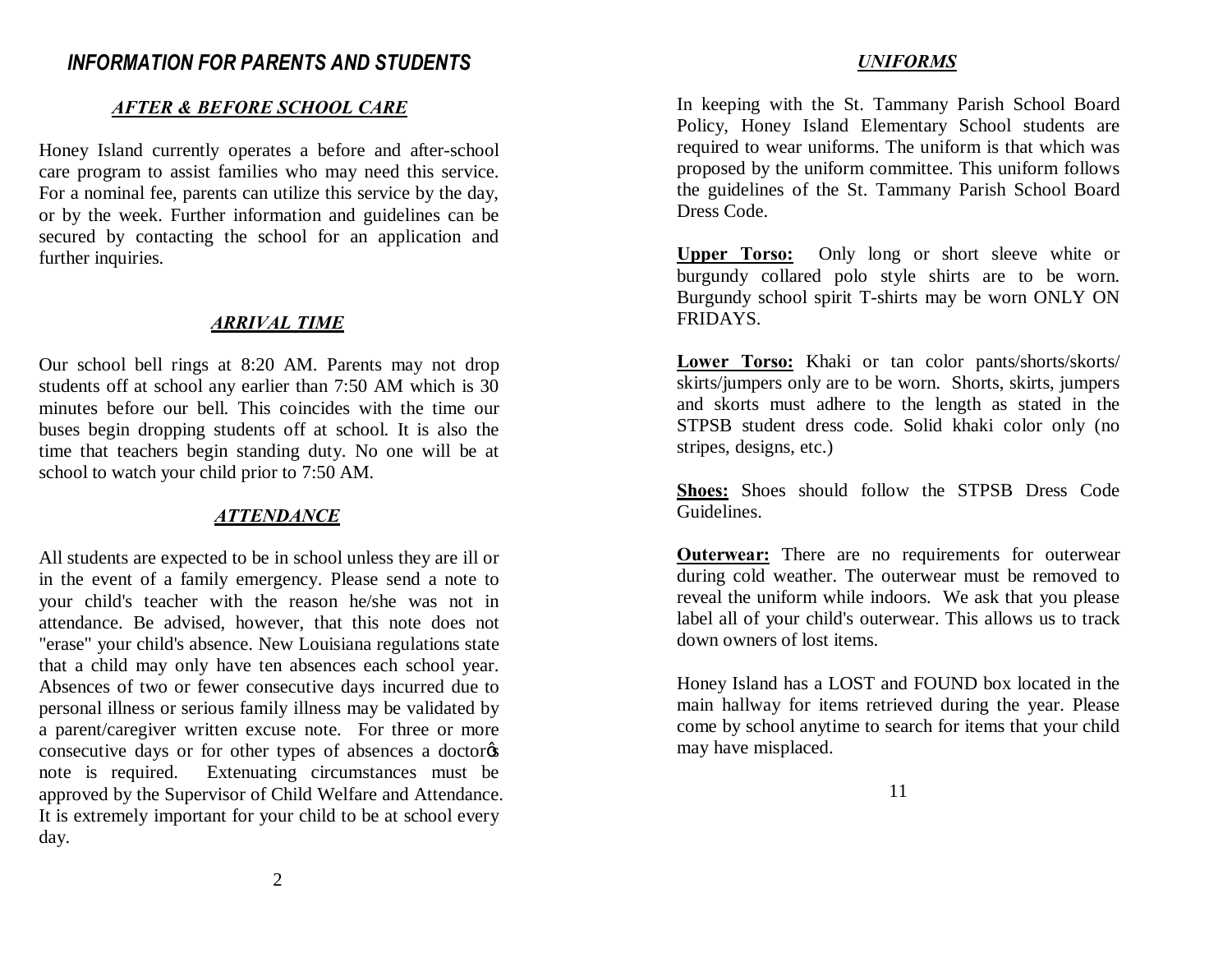## *STUDENT SUPPLY FEE*

A \$10.00 supply fee per student is requested to purchase materials which are used directly by students. These materials include art supplies, printer ink cartridges, Weekly Reader or Scholastic News subscriptions, and Reading Renaissance student subscriptions. A Supply Fee Envelope will be sent home for your use. The links to Honey Island PaySchool Account will be posted to the district website again in early August. When the links become available, payments may be made for fees relating to the 2010-2011 school year.

## *TARDIES*

As stated, our bell rings at 8:20 AM to signal the start of the day. All students arriving after that are considered tardy with a record maintained in the computer data base. If your child arrives after 8:20 AM it is necessary for you to enter the building and sign your child into the school including the reason for the tardy. After three unexcused tardies, the school will notify you according to Louisiana Revised Statute  $17:233$  of your legal responsibility to enforce your child  $\&$ attendance at school. Civil penalties may be incurred if your child is determined to be habitually absent or tardy.

#### *TEMPORARY TRANSPORTATION CHANGES*

All students have a primary mode of transportation to and from school. Requests for temporary changes must be in writing, including date, place of destination, child's name, and parent's name. These requests are reviewed, logged in a notebook in the office, and signed by an administrator. Bus drivers will not accept temporary riders without approval from administration.

**Changes cannot be accepted over the phone. A change may be faxed when it is accompanied by a copy of a parent's driver's license.** 

## 10 *BUS TRANSPORTATION*

Honey Island and our neighbor, Cypress Cove, share bus transportation. Because of the age of our students and lack of pedestrian facilities, all of our students are afforded bus transportation regardless of the distance from school. Unfortunately, we also share our buses with other schools and cannot guarantee convenient times for all students. Some will be on buses longer than others and some will be picked up a lot earlier than we would like. We are unable to change that.

#### *CAFETERIA PROGRAM*

Honey Island's cafeteria serves both breakfast and lunch. A monthly menu is prepared and distributed at the beginning of each month. Breakfast is optional, but lunch must be brought from home or purchased through our cafeteria. Students must pay for lunches on Mondays for the week or month. Daily tickets are not sold. Students are not allowed to charge in the cafeteria. Your child's teacher will send home more specific information concerning our cafeteria, fees for breakfast and lunch, and your child's identification number. Applications for free or reduced-fee lunches are distributed at the beginning of the year to all students.

## *CLASSROOM POLICY*

Each teacher will have a classroom policy. The rules, consequences and rewards will follow the CHAMPs model. Also, a classroom discipline plan will be sent home with each student the first few weeks of school. Please sign that you have seen it and are aware of all details. To learn more about CHAMPs, visit our school website.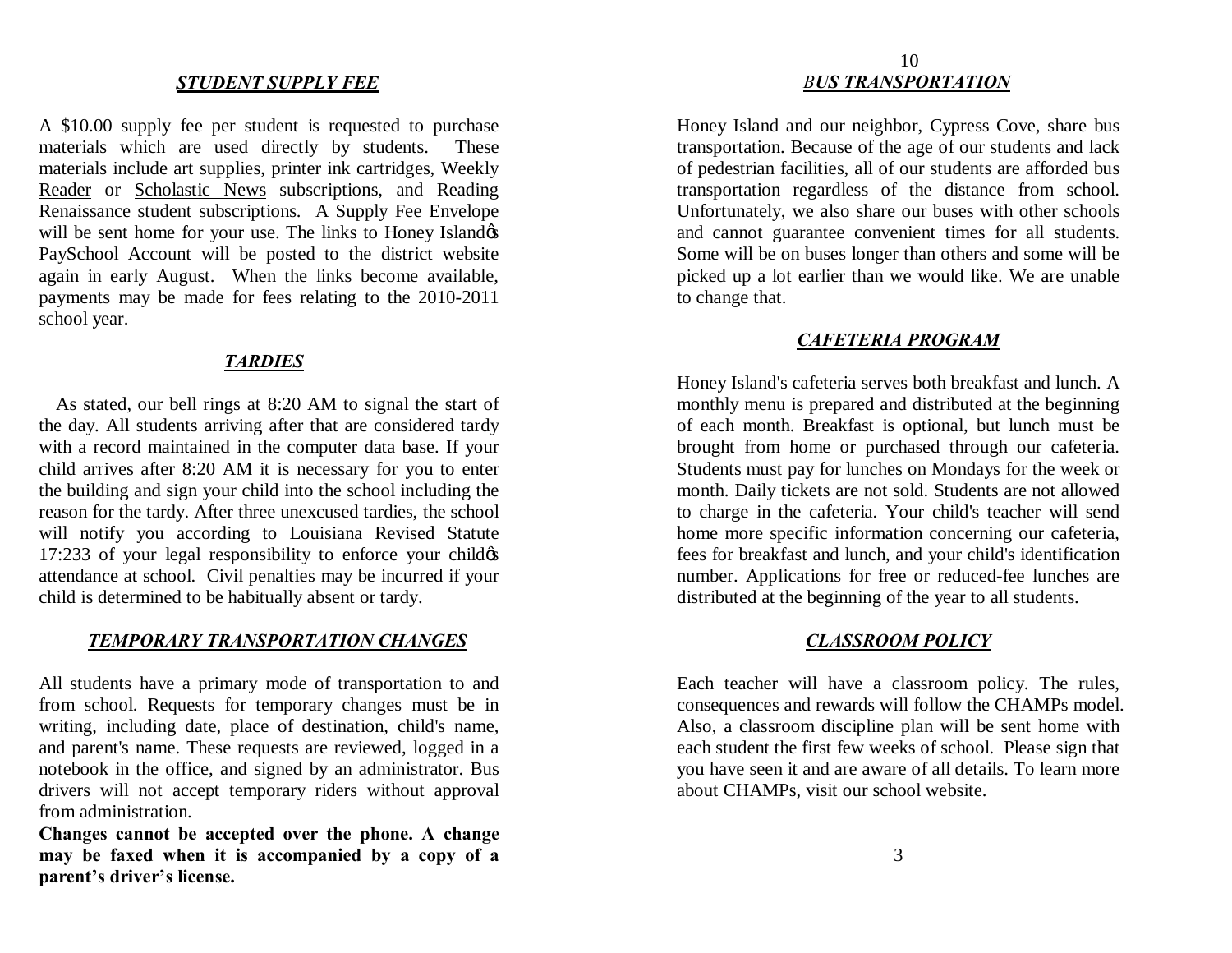## *CONFERENCES*

Parent and teacher conferences are helpful to the student and enhance his/her chances for success. The principal and assistant principal are available to all parents and are eager to meet with you. Since much of their time is spent supervising instruction and counseling students, a prearranged appointment will ensure you the opportunity to meet with them without interfering with the daily operation of the school. Please call the school to schedule a conference with teachers and/or administrators.

## *DISCIPLINE PHILOSOPHY*

The administration, faculty, and students at Honey Island Elementary School realize that effective discipline is necessary to provide a positive learning environment which enables every student the opportunity to maximize his/her learning potential. To this end, the students, teachers, parents, and administrators have worked together to develop an effective school-wide discipline plan. This plan can be reviewed on our school web site at honeyislandelementary@stpsb.org. It is the responsibility of every [parent to see that their child is](mailto:honeyislandelementary@stpsb.org) familiar with and understands this discipline plan. Likewise, it is the responsibility of every teacher and administrator to see that the school Positive Behavior Plan is consistently and fairly carried out.

For individuals who choose to act in an inappropriate manner, a series of consistent disciplinary procedures will be administered in an impartial way. The intent of these consequences remains within the guidelines of the disciplinary policies of the St. Tammany Parish School Board.

## 4 *MORNING DROP OFF LOCATION*

Honey Island has two drop off points for morning arrival. **Only buses** will use the bus ramp at the front of the school. Parents dropping off students in cars will use the car ramp driveway closest to Cypress Cove. Duty teachers will be in place at both arrival spots. **Students who arrive at school after 8:20AM are considered tardy. These students must be accompanied by a parent and signed in at the front office.** 

#### *SAFETY POLICIES*

We have the following safety practices in place. Students should always travel with a  $\delta$ buddy $\ddot{o}$  when they are outside of their classroom. When a student checks in late, the teacher will be notified on the PA system. Two-way radios are used during recess. Students may not enter the building from the playground without a duty teacher calling the front office. Cameras have been installed to monitor our campus, both inside and outside.

#### *SCHOOL SYSTEM POLICIES*

St. Tammany Parish School Board establishes and periodically reviews more specific rules and regulations concerning attendance, student discipline, dress codes, and student records. This information is distributed in the form of a handbook each year and is given to each student at the beginning of the school term. This is policy and parents are advised to sit down with their child and go over these guidelines.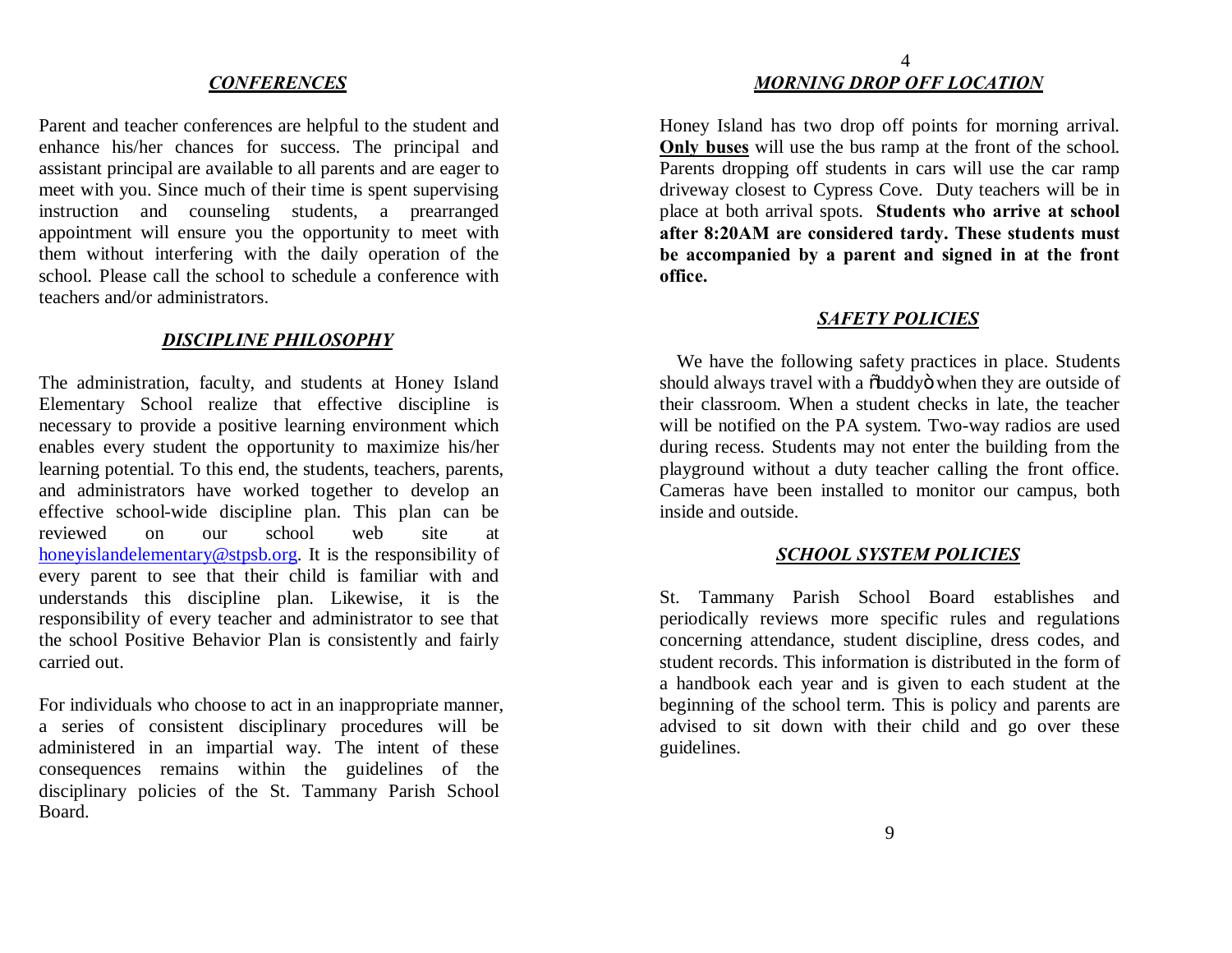## *MANDATED CURRICULA*

As mandated by the St. Tammany Parish School Board, students in grades K-8 will receive instruction on the topic of Child Sexual Abuse Prevention, Education, and Reporting. All materials that will be used in the instruction may be previewed by contacting the school administration. We would like to encourage you to talk with your child about this topic as well as other general safety issues.

#### *MEDICATION IN SCHOOLS*

Medications can only be given at school under certain conditions pursuant to Act 87 (RS 17:436.1) and St. Tammany Parish School Board Policy. The guidelines are as follows:

No medication shall be administered to any student without an order from a Louisiana licensed physician or dentist and a letter of request and authorization from the student's parent or guardian. Our school system has special forms to be used for this purpose. The approved medication must be provided to the school in a container that meets acceptable pharmacy standards. A registered nurse employed by the school board will review the physician's orders and the parent request. The nurse will access the specific child in the education setting to determine if delegation of administration of the medication by a trained non-licensed health professional is acceptable.

#### *DISMISSAL*

Dismissal begins at 3:31 PM. During dismissal only buses will use the main ramp. Cars of parents picking up their children will use the south ramp near the front of the school. Parents are asked not to come in to the building to get their child. Nor are parents to walk up to the car ramp to pick up their child. This would complicate our dismissal procedure and constitute a safety hazard for everyone. **Likewise parents are not allowed to check their children out of school after 3pm.** Early dismissals are discouraged unless they are unavoidable.

#### *EMERGENCY INFORMATION*

Each student must turn in an emergency information sheet and card to the school office. This information is essential as it includes who to call in case of an emergency and the doctor to see should that be necessary. Send in this information during the first few days of school. **Update** changed information during the year by sending a note of these changes.

If your child is injured or is ill at school we will make your child as comfortable as possible and contact you immediately. We like to be prepared so it is extremely important that you identify an emergency person on your child's card. This person should be someone who knows you and your schedule and could assist the school in the event of an emergency or illness involving your child. Choose someone who is easily accessible and lives close by in case you are not. Include cell phone numbers and work numbers where applicable.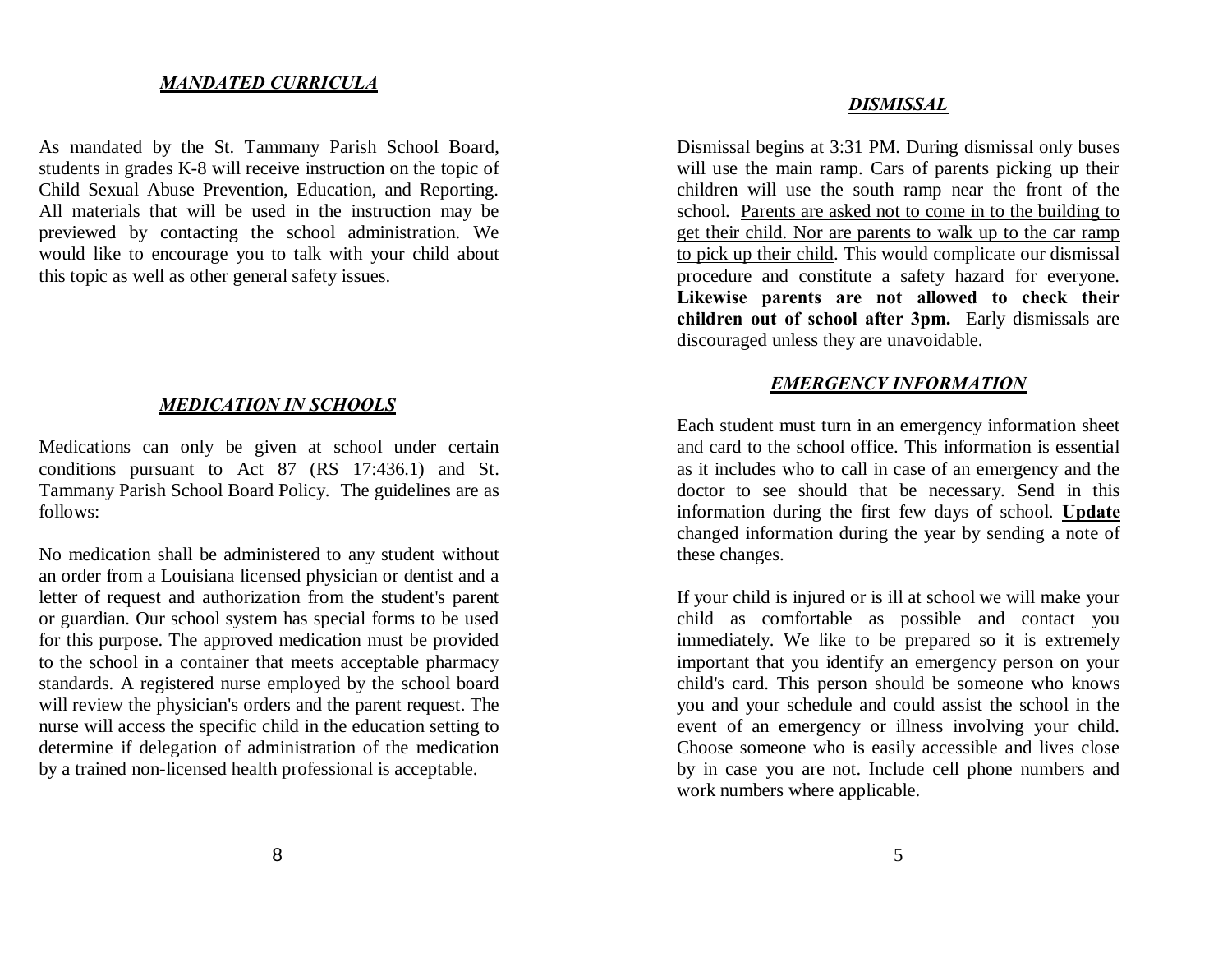## *FIELD TRIPS*

The school offers activities during the year that involve leaving the school grounds. When we have one of these activities, all school rules are enforced regardless of the location or type of activity. For your child to attend a field trip you must sign the permission slip and return it and the cost of the trip to school by the deadline stated in the letter. If it not possible to pay by the deadline, an extension may be granted if you contact the teacher to notify him/her of your intention to pay later. A bag lunch will be provided by the cafeteria.

Parents may request to chaperone field trips. Other children may not accompany parents on the trip. Students will travel on the school bus for field trips. Refunds will not be issued.

#### *GRADES*

Assessment of performance will be done in compliance with school board policy. Graded papers will be sent home at least once a week as specified by the teacher. If you do not receive papers, contact your child's teacher. The grade recorded in the teacher's grade book is the official grade. Please visit the St. Tammany Parish Schools web site to view the grading policy.

One overall grade of S or N will be given for Conduct/Work Habits per grading period.

## *GUIDANCE COUNSELOR*

A guidance counselor will be involved in whole class, small group, and individual counseling. Parents will be able to arrange conferences with the counselor by calling the school office and making an appointment.

#### *LIBRARY*

Students have a weekly scheduled visit to the library with their class. They may also come throughout the week with the teacher the permission. Check out privileges will be given only when books previously checked out are returned. Parents will be notified regarding overdue or lost books. Please see that your child returns his/her books in a timely manner.

#### *LUNCH POLICIES*

Our cafeteria serves Honey Island students in several ways. First, it provides a healthy breakfast or lunch for those who wish to purchase it. Second, it provides a place for everyone to eat their meal. And third, it affords all students an opportunity to socialize with their friends. Please be aware that because of the tendency of young children to "over-socialize" and not eat, there will be times when they will be expected to eat and not talk. In addition, our cafeteria is open to you should you wish to eat lunch with your child. We ask that you send a note or call the cafeteria and let us know you are coming to ensure availability. Information on meal prices will be sent with your child during the first few days of school. Canned drinks or restaurant packaged foods are not allowed in our cafeteria.